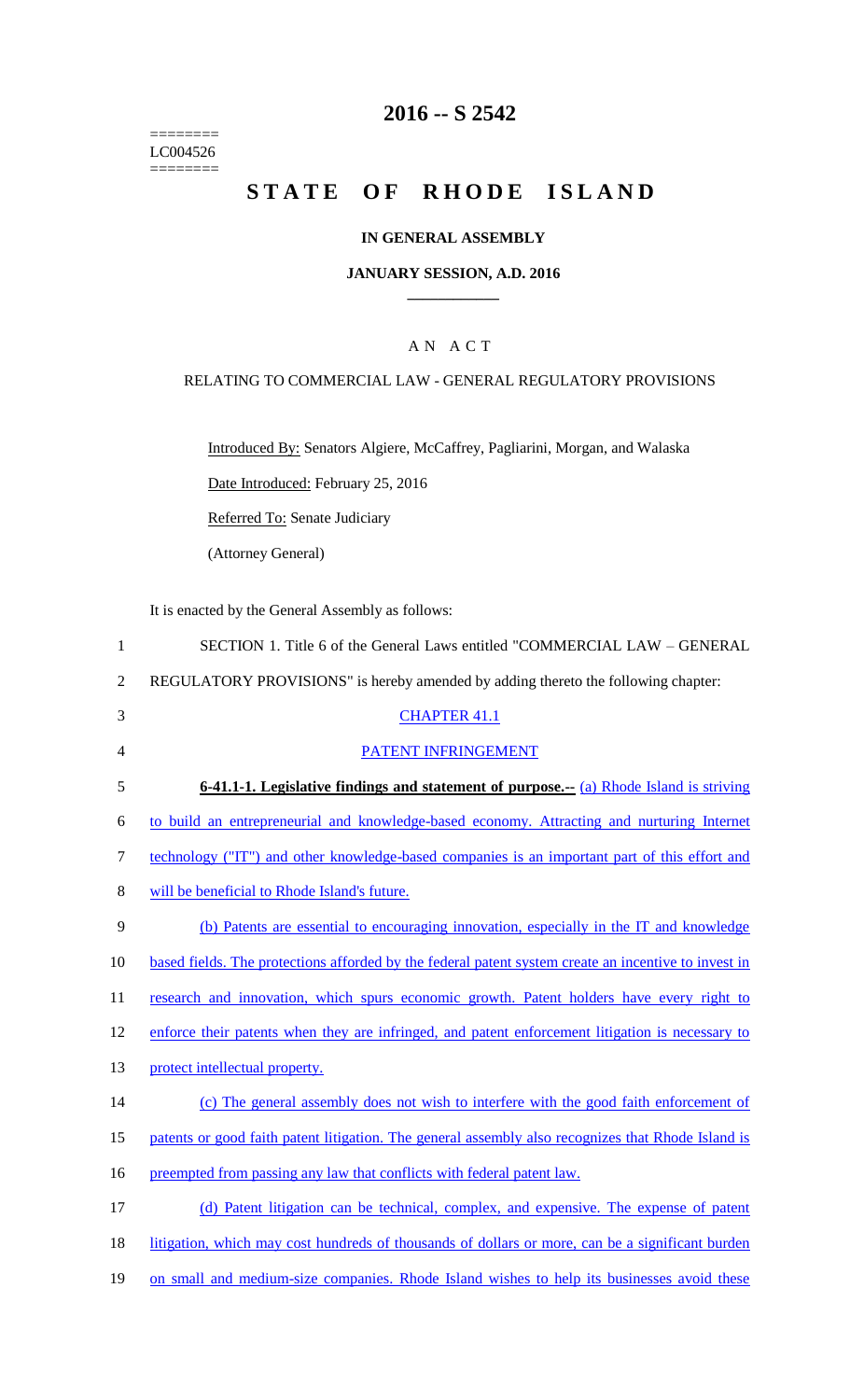costs by encouraging the most efficient resolution of patent infringement claims without conflicting with federal law. (e) In order for Rhode Island companies to be able to respond promptly and efficiently to patent infringement assertions against them, it is necessary that they receive specific information 5 regarding how their product, service, or technology may have infringed the patent at issue. Receiving such information at an early stage will facilitate the resolution of claims and lessen the burden of potential litigation on Rhode Island companies. (f) Abusive patent litigation, and especially the assertion of bad faith infringement claims, can harm Rhode Island companies. A business that receives a letter asserting such claims faces 10 the threat of expensive and protracted litigation and may feel that it has no choice but to settle and 11 to pay a licensing fee, even if the claim is meritless. This is especially so for companies and 12 nonprofits that lack the resources to investigate and defend themselves against infringement claims. (g) Not only do bad faith patent infringement claims impose a significant burden on individual Rhode Island businesses, these claims also undermine Rhode Island's efforts to attract 16 and nurture other knowledge-based companies. Funds used to avoid the threat of bad faith litigation are no longer available to invest, produce new products, expand, or hire new workers, 18 thereby harming Rhode Island's economy. (h) Through this narrowly focused act, the general assembly seeks to facilitate the efficient and prompt resolution of patent infringement claims, protect Rhode Island businesses from abusive and bad faith assertions of patent infringement, and build Rhode Island's economy, 22 while at the same time respecting federal law and being careful to not interfere with legitimate

- patent enforcement actions.
- **6-41.1-2. Definitions.--** As used in this chapter:

(1) "Demand letter" means a letter, e-mail, or other communication asserting or claiming

- 26 that the target has engaged in patent infringement;
- (2) "Person" means any natural person or the estate of any natural person, or trust or
- association of persons, whether formal or otherwise, or any corporation, partnership, company, or
- any other legal or commercial entity;
- (3) "Target" means a person doing business in Rhode Island:
- (i) Who has received a demand letter or against whom an assertion or allegation of patent
- infringement has been made;
- (ii) Who has been threatened with litigation or against whom a lawsuit has been filed
- alleging patent infringement; or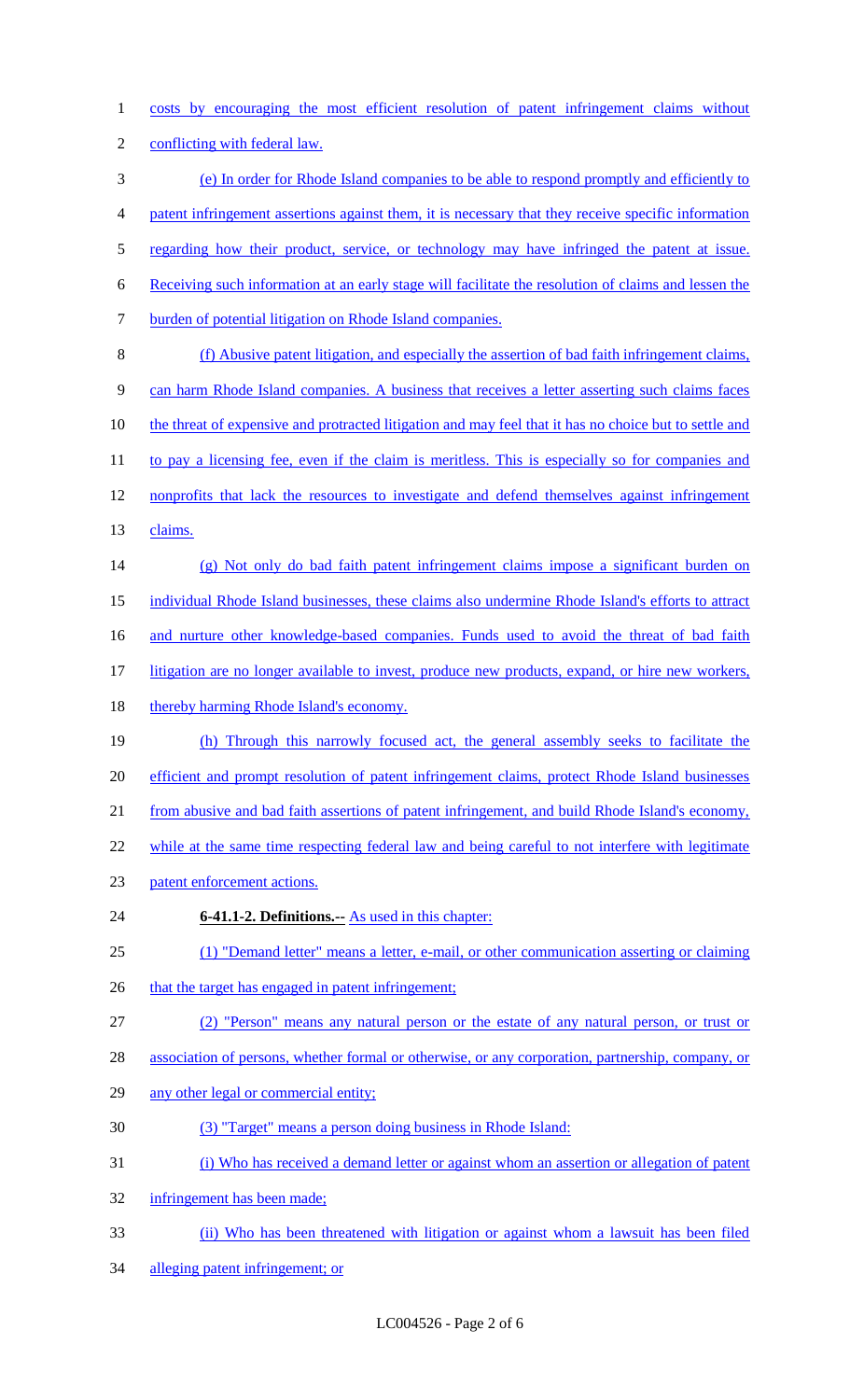| $\mathbf{1}$   | (iii) Whose customers have received a demand letter asserting that the person's product,             |
|----------------|------------------------------------------------------------------------------------------------------|
| $\overline{2}$ | service, or technology has infringed upon a patent.                                                  |
| 3              | <b>6-41.1-3. Bad faith assertions of patent infringement.</b> - (a) A person shall not make a        |
| 4              | bad faith assertion of patent infringement.                                                          |
| 5              | (b) A court may consider the following factors as evidence that a person has made a bad              |
| 6              | faith assertion of patent infringement:                                                              |
| 7              | (1) The demand letter does not contain the following information:                                    |
| 8              | (i) The patent number;                                                                               |
| 9              | (ii) The name and address of the patent owner or owners and assignee or assignees, if                |
| 10             | any; and                                                                                             |
| 11             | (iii) Factual allegations concerning the specific areas in which the target's products,              |
| 12             | services, and technology infringe the patent or are covered by the claims in the patent.             |
| 13             | (2) Prior to sending the demand letter, the person fails to conduct an analysis comparing            |
| 14             | the claims in the patent to the target's products, services, and technology, or such an analysis was |
| 15             | done but does not identify specific areas in which the products, services, and technology are        |
| 16             | covered by the claims in the patent.                                                                 |
| 17             | (3) The demand letter lacks the information described in subsection (b)(l) of this section,          |
| 18             | the target requests the information, and the person fails to provide the information within a        |
| 19             | reasonable period of time.                                                                           |
| 20             | The demand letter demands payment of a license fee or response within an<br>(4)                      |
| 21             | unreasonably short period of time.                                                                   |
| 22             | (5) The person offers to license the patent for an amount that is not based on a reasonable          |
| 23             | estimate of the value of the license.                                                                |
| 24             | (6) The claim or assertion of patent infringement is meritless, and the person knew, or              |
| 25             | should have known, that the claim or assertion is meritless.                                         |
| 26             | (7) The claim or assertion of patent infringement is deceptive.                                      |
| 27             | (8) The person or its subsidiaries or affiliates have previously filed or threatened to file         |
| 28             | one or more lawsuits based on the same or similar claim of patent infringement and:                  |
| 29             | (i) Those threats or lawsuits lacked the information described in subsection $(b)(l)$ of this        |
| 30             | subsection; or                                                                                       |
| 31             | (ii) The person attempted to enforce the claim of patent infringement in litigation and a            |
| 32             | court found the claim to be meritless.                                                               |
| 33             | (9) Any other factor the court finds relevant.                                                       |
| 34             | (c) A court may consider the following factors as evidence that a person has not made a              |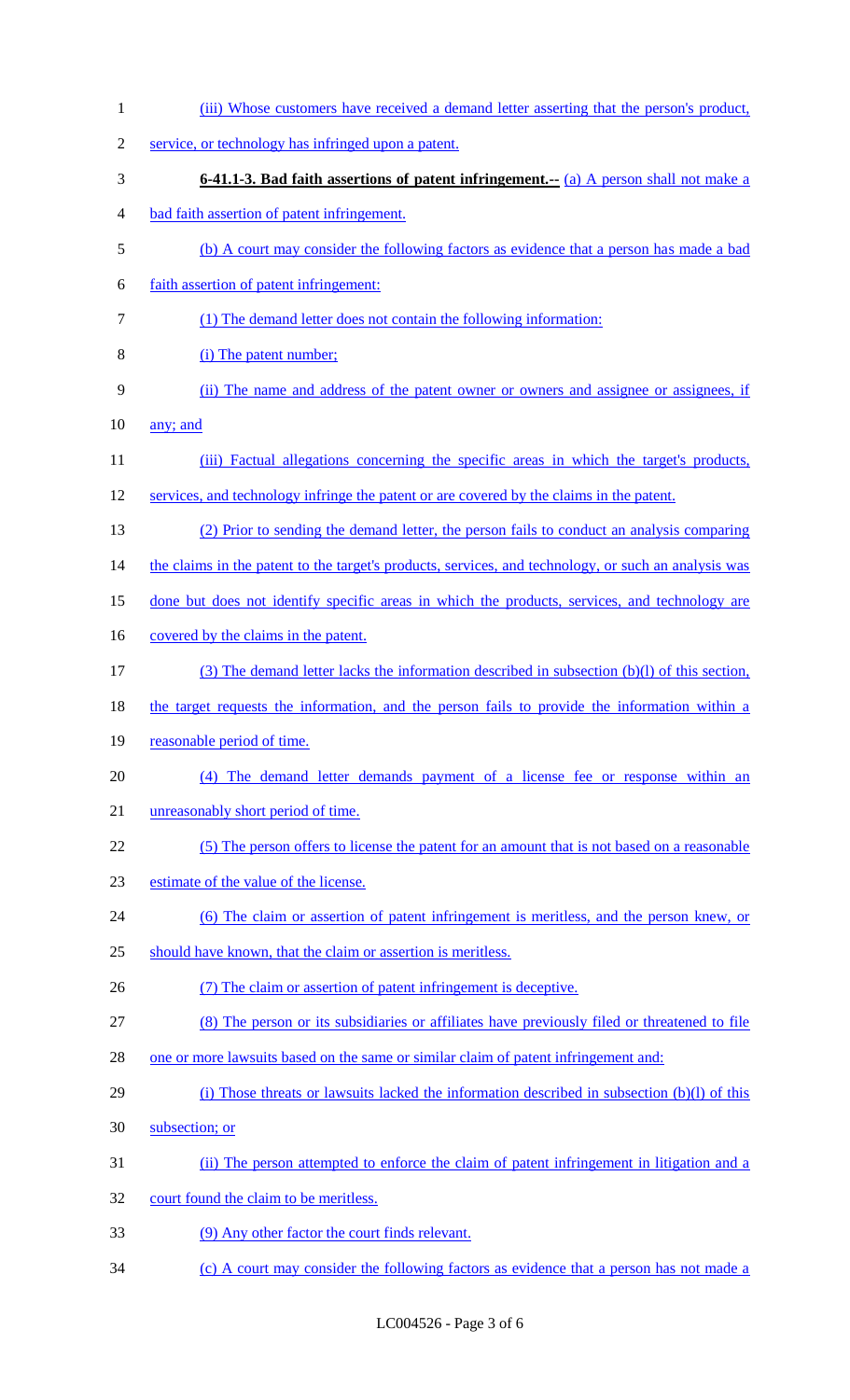- bad faith assertion of patent infringement: 2 (1) The demand letter contains the information described in subsection (b)(l) of this section. (2) Where the demand letter lacks the information described in subsection (b)(l) of this section and the target requests the information, the person provides the information within a reasonable period of time. (3) The person engages in a good faith effort to establish that the target has infringed upon the patent and to negotiate an appropriate remedy. (4) The person makes a substantial investment in the use of the patent or in the 10 production or sale of a product or item covered by the patent. 11 (5) The person is: (i) The inventor or joint inventor of the patent or, in the case of a patent filed by and 13 awarded to an assignee of the original inventor or joint inventor, is the original assignee; or 14 (ii) An institution of higher education or a technology transfer organization owned or affiliated with an institution of higher education. 16 (6) The person has: (i) Demonstrated good faith business practices in previous efforts to enforce the patent, or 18 a substantially similar patent; or (ii) Successfully enforced the patent, or a substantially similar patent, through litigation. (7) Any other factor the court finds relevant. **6-41.1-4. Exemptions. --** A demand letter or assertion of patent infringement that 22 includes a claim for relief under 35 U.S.C. §271(e)(2) shall not be subject to the provisions of this chapter. **6-41.1-5. Bond.** -- Upon motion by a target and a finding by the court that a target has established a reasonable likelihood that a person has made a bad faith assertion of patent 26 infringement in violation of this chapter, the court shall require the person to post a bond in an amount equal to a good faith estimate of the target's costs to litigate the claim and amounts 28 reasonably likely to be recovered under §6-41.1-6(b), conditioned upon payment of any amounts finally determined to be due to the target. A hearing shall be held if either party so requests. A 30 bond ordered pursuant to this section shall not exceed five hundred thousand dollars (\$500,000). The court may waive the bond requirement if it finds the person has available assets equal to the amount of the proposed bond or for other good cause shown.
- **6-41.1-6. Enforcement, remedies, and damages. --** (a) The attorney general shall have
- 34 the same authority under this chapter to conduct civil investigations, bring civil actions, and enter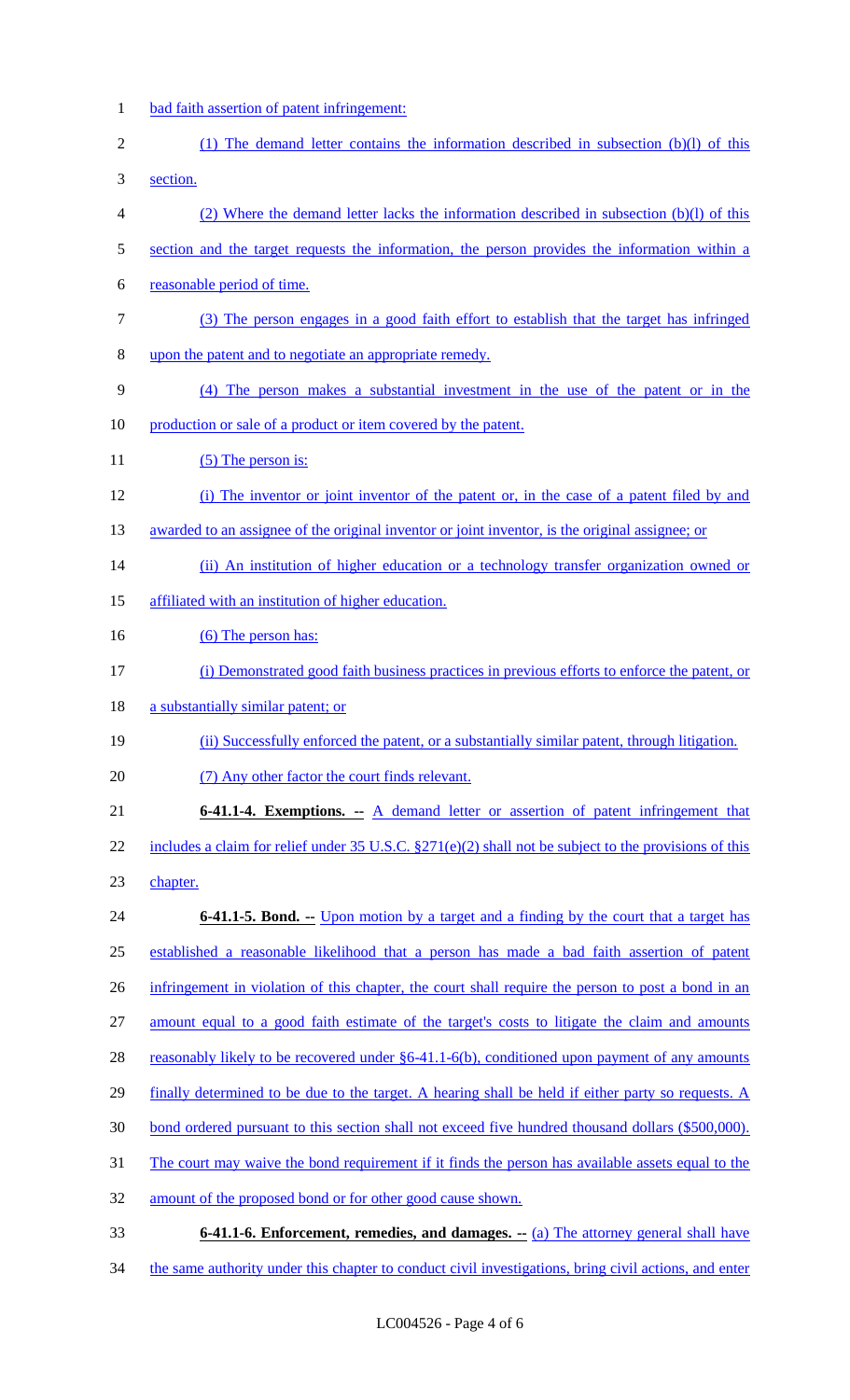- 1 into assurances of discontinuances pursuant to chapter 36 of title 6 "antitrust law" or assurances
- 2 of voluntary compliance pursuant to chapter 13.1 of title 6 "deceptive trade practices". In an
- 3 action brought by the attorney general under this chapter, the court may award or impose any
- 4 relief available pursuant to the provisions of chapter 36 of title 6 entitled "antitrust law" and
- 5 pursuant to the provisions of chapter 13.1 of title 6 entitled ''deceptive trade practices''.
- 6 (b) A target of conduct involving assertions of patent infringement or a person aggrieved
- 7 by a violation of this chapter may bring an action in superior court. A court may award the
- 8 following remedies to a plaintiff who prevails in an action brought pursuant to this subsection:
- 9 (1) Equitable relief;
- 10 (2) Actual damages;
- 11 (3) Costs and fees, including reasonable attorney's fees; and
- 12 (4) Exemplary damages in an amount equal to fifty thousand dollars (\$50,000) or three
- 13 (3) times the total of actual damages, costs, and fees, whichever is greater.
- 14 (c) This chapter shall not be construed to limit the rights and remedies available to the
- 15 state of Rhode Island or to any person under any other law and shall not alter or restrict the
- 16 attorney general's authority under chapter 36 of title 6 entitled "antitrust law" or chapter 13.1 of
- 17 title 6 entitled ''deceptive trade practices" with regard to conduct involving assertions of patent
- 18 infringement.
- 19 SECTION 2. This act shall take effect upon passage.

======== LC004526 ========